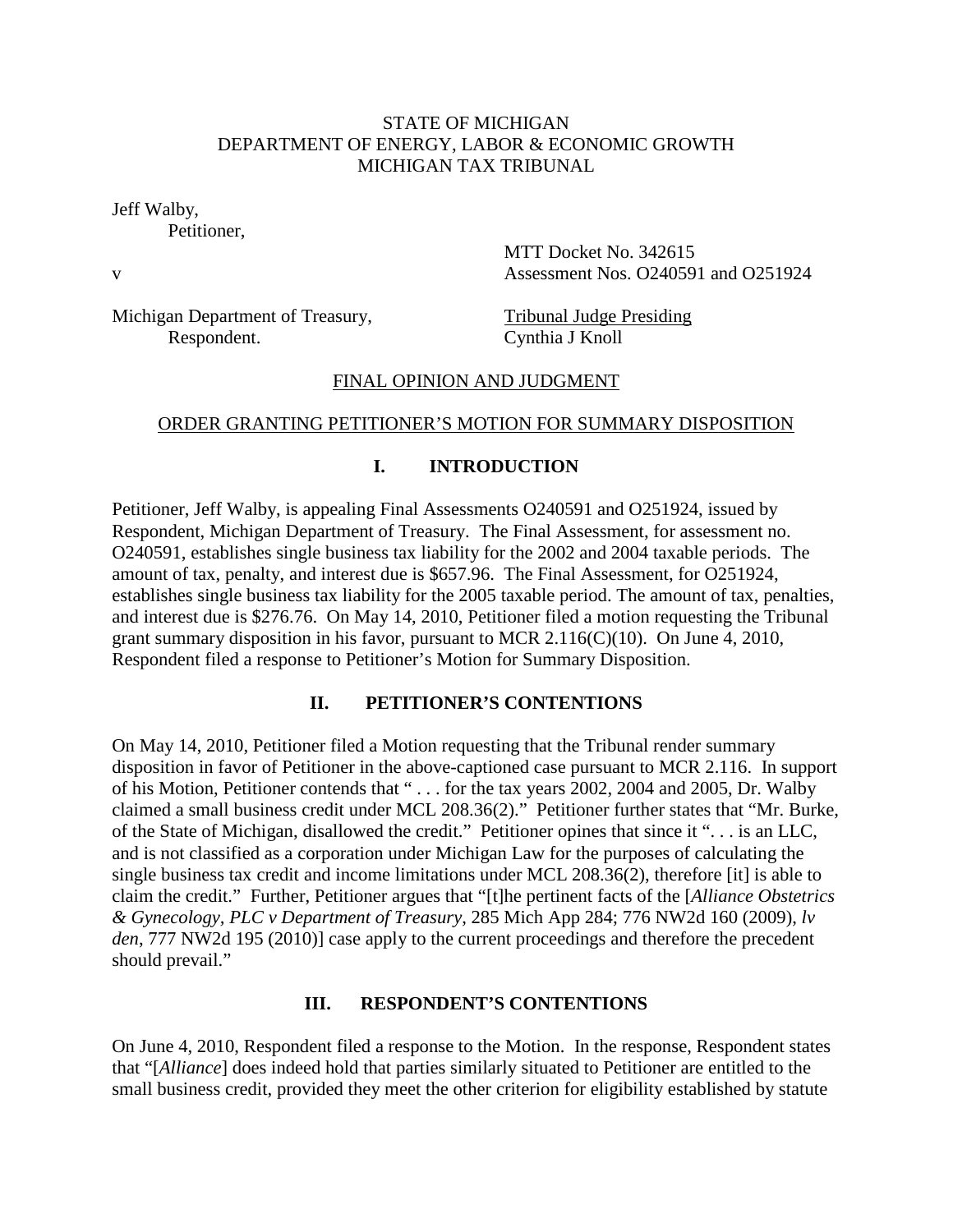MTT Docket No. 342615 Order, Page 2 of 4

for receiving the credit, notably the requirement of MCL 208.36(2) that the business have annual gross receipts of \$10,000,000 or less." Respondent further states that "[g]iven that Treasury is not in a position to dispute that Petitioner meets this criterion for eligibility as well, Treasury does not see any basis on which it can oppose the motion, provided that Petitioner is prepared to represent that this criterion is met."

### **IV. FINDINGS OF FACT**

Respondent issued Intents to Assess for Assessment No. O240591 on August 2, 2006 and O251924 on August 9, 2006 both establishing single business tax assessments against Petitioner. The assessments are a result of Respondent's disallowance of the small business credit under the Single Business Tax, pursuant to MCL 208.36. Respondent disallowed the credit because Petitioner's compensation of officers appeared to be over the \$115,000 disqualifier. See MCL 208.36 (2)(b)(i).

The relevant credit was enumerated in MCL 208.36 and states in relevant part:

(2) The credit provided in this section shall be taken before any other credit under this act, and is available to any person whose gross receipts do not exceed . . . \$10,000,000.00 for tax years commencing after 1991, and whose adjusted business income minus the loss adjustment does not exceed \$475,000.00 for tax years commencing on or after January 1, 1985, subject to the following:

\* \* \*

(b) A corporation other than a subchapter S corporation is disqualified if either of the following occur for the taxable year:

(i) Compensation and director's fees of a shareholder or officer . . . exceed \$115,000.00 for tax years commencing after December 31, 1997.

For tax year 2002, Petitioner's gross receipts were \$360,590.56. Petitioner's adjusted business income minus any loss adjustments was \$0.

For tax year 2004, Petitioner's gross receipts were \$254,832.53. Petitioner's adjusted business income minus any loss adjustments was \$1,100.08.

### **V. APPLICABLE LAW**

Respondent moves for summary disposition pursuant to MCR 2.116(C)(10). In *Occidental Dev LLC v Van Buren Twp*, MTT Docket No. 292745 (March 4, 2004), the Tribunal stated "[a] motion for summary disposition under MCR 2.116(C)(10) tests the factual support for a claim and must identify those issues regarding which the moving party asserts there is no genuine issue of material fact." Under subsection  $(C)(10)$ , a motion for summary disposition will be granted if the documentary evidence demonstrates that there is no genuine issue of material fact, and the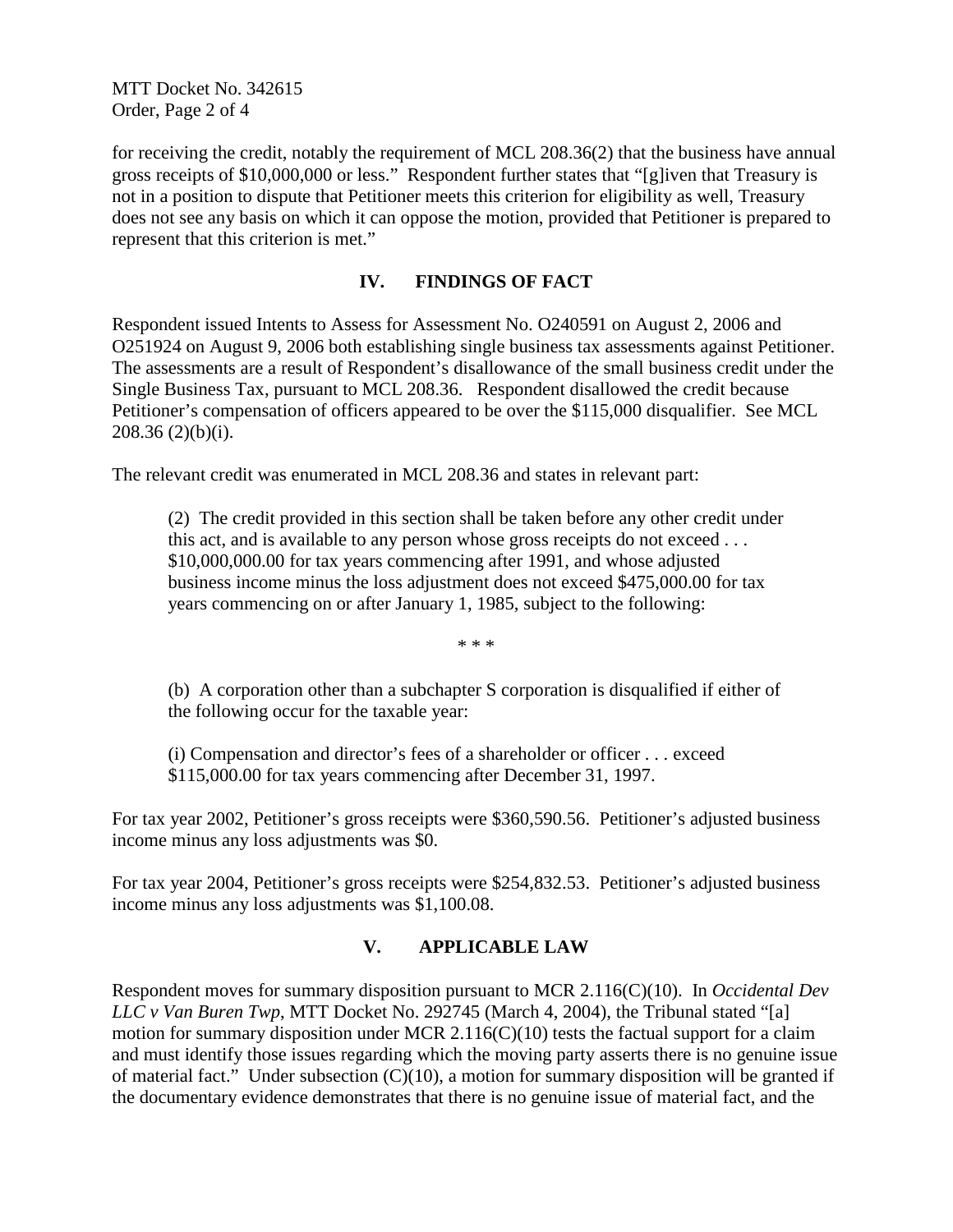MTT Docket No. 342615 Order, Page 3 of 4

moving party is entitled to judgment as a matter of law. *Smith v Globe Life Insurance*, 460 Mich 446, 454-455; 597 NW2d 28 (1999). In the event, however, it is determined that an asserted claim can be supported by evidence at trial, a motion under subsection  $(C)(10)$  will be denied. *Arbelius v Poletti*, 188 Mich App 14; 469 NW2d 436 (1991).

The Michigan Supreme Court has established that a court must consider affidavits, pleadings, depositions, admissions, and documentary evidence filed by the parties in the light most favorable to the non-moving party. *Quinto v Cross & Peters Co*, 451 Mich 358, 362-63; 547 NW2d 314 (1996) (citing MCR 2.116(G)(5)).The moving party bears the initial burden of supporting his position by presenting his documentary evidence for the court to consider. *Neubacher v Globe Furniture Rentals*, 205 Mich App 418, 420; 522 NW2d 335 (1994). The burden then shifts to the opposing party to establish that a genuine issue of disputed fact exists. *Id.* Where the burden of proof at trial on a dispositive issue rests on a nonmoving party, the nonmoving party may not rely on mere allegations or denials in pleadings, but must go beyond the pleadings to set forth specific facts showing that a genuine issue of material fact exists. *McCart v J Walter Thompson*, 437 Mich 109, 115; 469 NW2d 284 (1991). If the opposing party fails to present documentary evidence establishing the existence of a material factual dispute, the motion is properly granted. *McCormic* v *Auto Club Ins Ass'n*, 202 Mich App 233, 237; 507 NW2d 741 (1992).

### **VI. CONCLUSIONS OF LAW**

The Tribunal has carefully considered Petitioner's motion under MCR 2.116(C)(10), and the Tribunal finds that granting Petitioner's motion is warranted, based on the pleadings and other documentary evidence filed with the Tribunal. Further, Petitioner has proven through affidavits, pleadings, and documentary evidence that there is no genuine issue with respect to any material fact. MCR 2.116(C)(10).

On June 8, 2010, the Tribunal participated in a conference call with Petitioner and Respondent's counsel, the purpose of which was to discuss the status of the case and the need to move forward with a hearing. Respondent stated that it concedes to Petitioner's contentions provided Petitioner meets the statutory limits for gross receipts and adjusted business income promulgated under MCL 208.36 for the tax years at issue. As such, the only issue remaining is whether Petitioner meets the statutory limits as set forth in MCL 208.36.

While this appeal has been pending, the Michigan Court of Appeals published *Alliance Obstetrics & Gynecology, PLC v Department of Treasury*, 285 Mich App 284; 776 NW2d 160 (2009), *lv den*, 777 NW2d 195 (2010). In this case, the petitioner, a limited liability company (LLC), elected to be treated as a corporation for federal income tax purposes because federal tax law does not allow for the classification as an LLC. The petitioner filed a single business tax return claiming the small business credit under MCL 208.36 and the Department of Treasury determined that since the petitioner elected treatment as a corporation for federal income tax purposes it would also be treated as a corporation for the calculation of the small business tax credit. Since the corporation's "officers" earned more than \$115,000 during the taxable year, the Department found that Petitioner was not entitled to the tax credit. The Court of Claims reversed